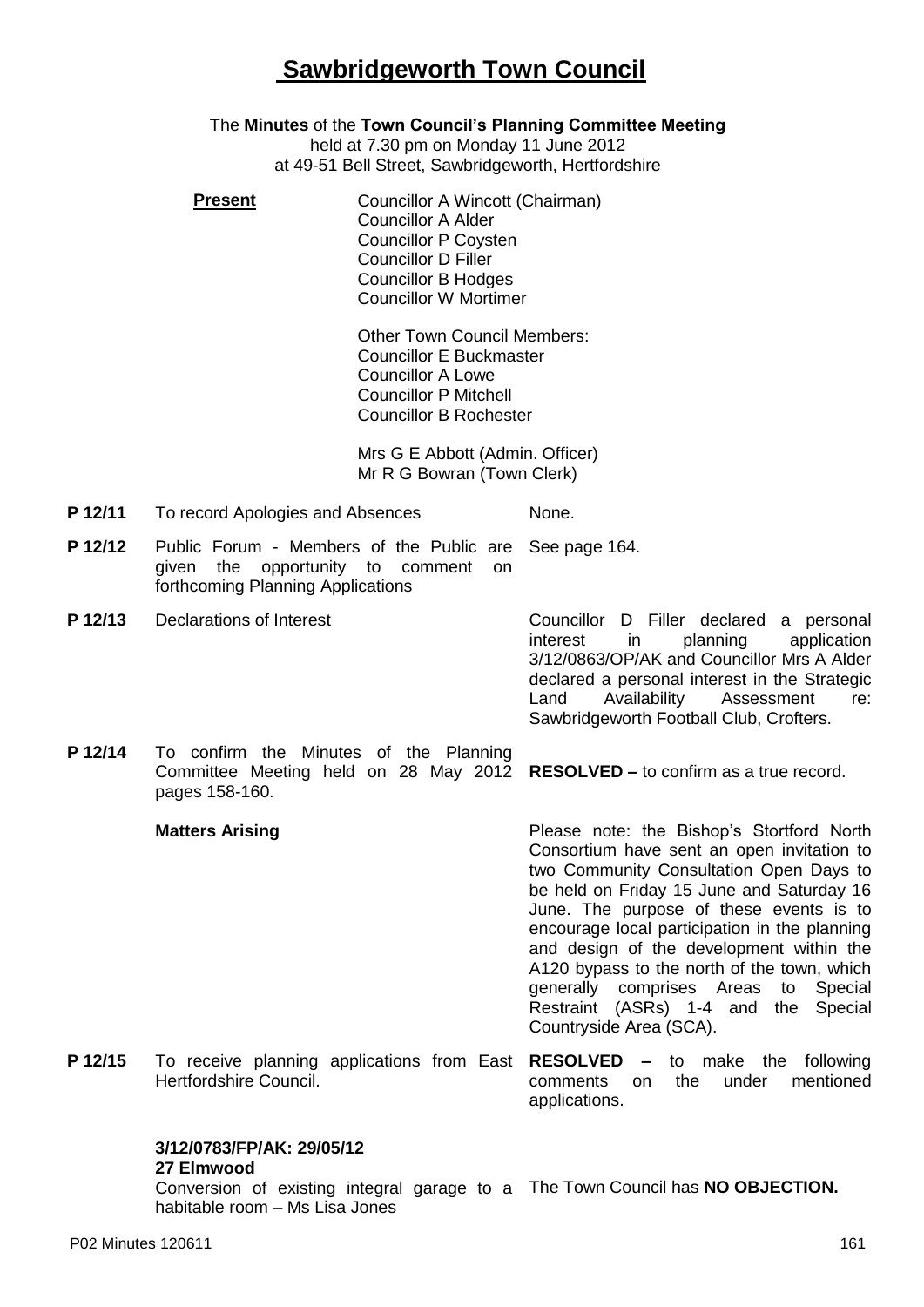| 3/12/0822/FP/MP: 22/05/12<br>Penrhyn, London Road, Spellbrook<br>Two storey side extensions, first floor front and<br>rear extensions with balconies and front<br>colonnade. Demolition of existing garage - Mr<br>Imdad Hussain | The<br>Town<br>Council<br><b>OBJECTS.</b><br>The<br>Committee noted that the development would<br>lie within the Metropolitan Green Belt where<br>permission will not be given except in very<br>special circumstances. Referring to Policy<br>GBC1 of the Revised Adopted Plan April<br>2007 no such special circumstances are<br>apparent.                                                                                                                                                                       |
|----------------------------------------------------------------------------------------------------------------------------------------------------------------------------------------------------------------------------------|--------------------------------------------------------------------------------------------------------------------------------------------------------------------------------------------------------------------------------------------------------------------------------------------------------------------------------------------------------------------------------------------------------------------------------------------------------------------------------------------------------------------|
| 3/12/0832/FP/CB: 24/05/12<br><b>14 Sayesbury Road</b><br>Single storey extension to side of existing rear<br>addition - Ms Sarah Karlo                                                                                           | The Town Council<br><b>OBJECTS</b> to<br>this<br>application as the proposal's description<br>(Single storey extension to side of existing<br>rear addition) does not reflect the submitted<br>therefore<br>feels<br>insufficient<br>plans<br>and<br>information has been provided to make a<br>decision.                                                                                                                                                                                                          |
| 3/12/0850/FP/AK: 24/05/12<br>3 Elmwood                                                                                                                                                                                           |                                                                                                                                                                                                                                                                                                                                                                                                                                                                                                                    |
| Replacement porch - Ms Moorcroft                                                                                                                                                                                                 | The Town Council has NO OBJECTION.                                                                                                                                                                                                                                                                                                                                                                                                                                                                                 |
| 3/12/0863/OP/FM: 01/06/12<br><b>32 Bullfields</b><br>Outline planning permission for erection of 4<br>no. dwellings - Mr & Mrs J Holden                                                                                          | <b>OBJECTS</b> to<br>The Town Council<br>this<br>application. The Committee feel that this<br>proposal will be an over development of the<br>site, detrimental to the street scene and the<br>introduction of a new access road is too close<br>to Cutforth Road. It appears therefore to be<br>contrary to policies ENV1 (I) (d) respect for<br>amenity<br>of occupiers<br>of neighbouring<br>buildings, HSG7 (a) Replacement Dwellings<br>and Infill Housing Developments and TR2<br>Access to New Developments. |
| 3/12/0874/AD/SE: 29/05/12<br>50 London Road<br>Replacement illuminated and non-illuminated The Town Council has NO OBJECTION.<br>signage - Mr Alex Shattock - Shell UK Oil<br><b>Products Ltd</b>                                |                                                                                                                                                                                                                                                                                                                                                                                                                                                                                                                    |
| 3/12/0891/FP/FM: 01/06/12<br><b>18 White Post Field</b><br>Single storey side/rear extension - Mr Stephen The Town Council has NO OBJECTION.<br>Dorling                                                                          |                                                                                                                                                                                                                                                                                                                                                                                                                                                                                                                    |
| 3/12/0920/FP/CB: 01/06/12<br>25 Rowney Wood<br>Single storey front extension - Mr Danny The Town Council has NO OBJECTION.<br>Manuel                                                                                             |                                                                                                                                                                                                                                                                                                                                                                                                                                                                                                                    |
| To receive any late Planning Applications None received.<br>received following the publication of this<br>Agenda.                                                                                                                |                                                                                                                                                                                                                                                                                                                                                                                                                                                                                                                    |

**P 12/17** To note Planning Decisions received from East **NOTED:** the report on planning application Hertfordshire Council. decisions now received.

#### **3/12/0305/FP 2 Wisemans Gardens**

Single storey side/rear extension

**Granted (No Objection)**

**P** 12/16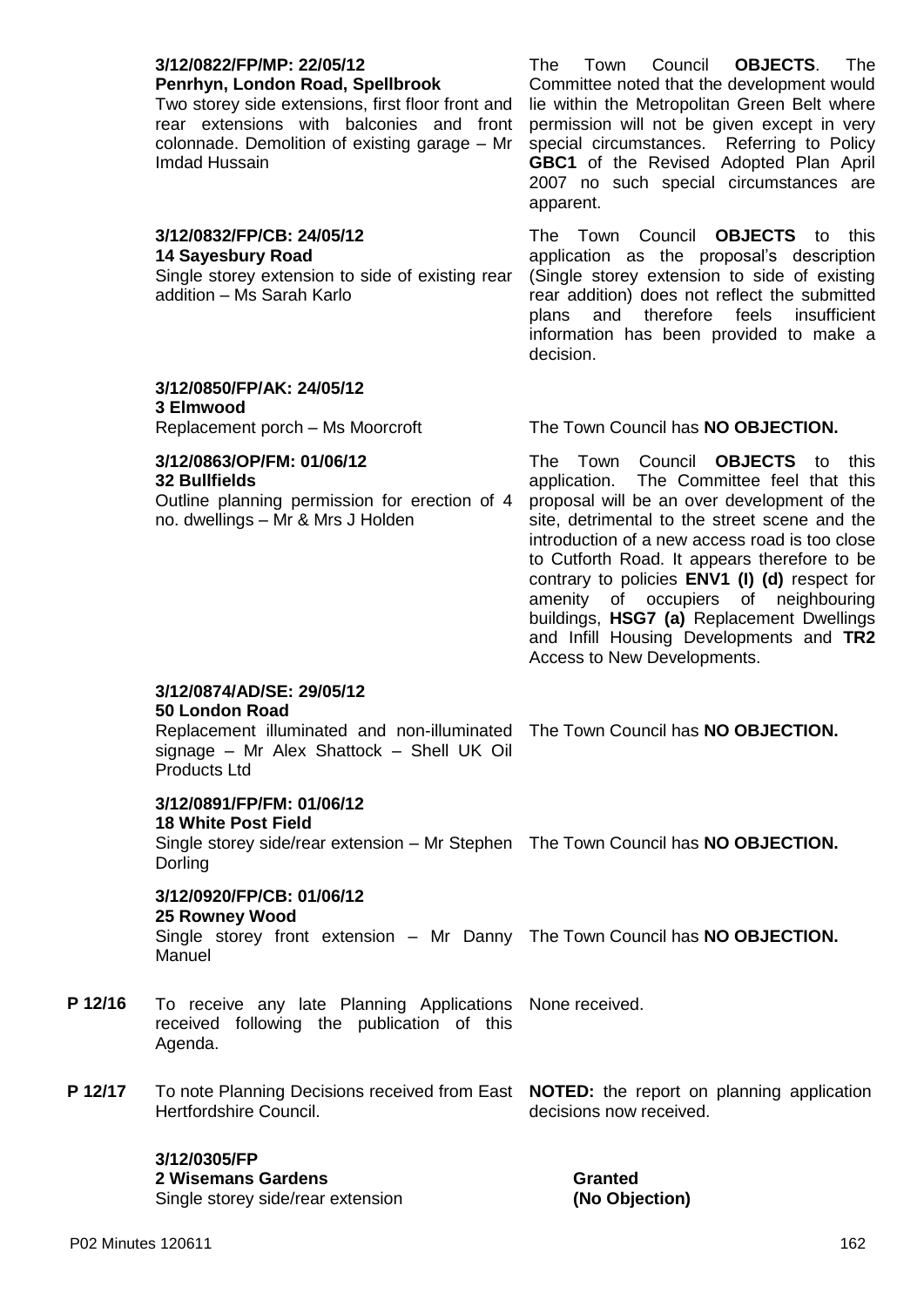First floor extension over garage

#### **3/12/0525/FP**

#### **11 Chaseways**

Two storey side extension to existing dwelling house **Granted**

#### **3/12/0573/FP**

#### **18 Church Walk**

Demolition of existing and construction of a **WITHDRAWN** replacement dwelling

#### **P 12/18 PLANNING POLICY**

To receive the Strategic Land Availability Assessment (SLAA) which forms part of the evidence in the developing District Plan

**Refused (No Objection)**

**(No Objection)**

# **(No Objection)**

The Town Clerk informed members that the East Herts Strategic Land Availability Assessment (SLAA) second round had initially defined 15 possible development sites around Sawbridgeworth. This number has now been reduced to only five sites. The red, amber and green constraint scoring system that had been followed by officers during the assessment of these sites was explained. The Committee were informed that the timetable had been delayed slightly and that the Public Consultation would now take place in January 2013.

Members then reviewed the initial assessments and made the following comments:

**Site 04/003**: Land to the rear of 4 Newports. No further comment.

**Site 04/049**: Fire Station and USC. We stress that the site is unavailable due to its strategic use.

**Site 04/051**: Telephone Exchange. We stress that the site is unavailable due to its strategic use.

**Site 04/057**: Football Club. Officer's comments concerning achievability are factually incorrect; the football club **HAS** implemented the recent planning permission to improve facilities at the site and the work is part complete and part on-going. We stress that the site is unavailable due to its current and continuing use as a key recreational facility.

**Site 04/059**: Market House Hotel. No further comment.

The Meeting closed at 08.50 pm

**Signed**\_\_\_\_\_\_\_\_\_\_\_\_\_\_\_\_\_\_\_\_\_\_\_\_

**Dated**\_\_\_\_\_\_\_\_\_\_\_\_\_\_\_\_\_\_\_\_\_\_\_\_